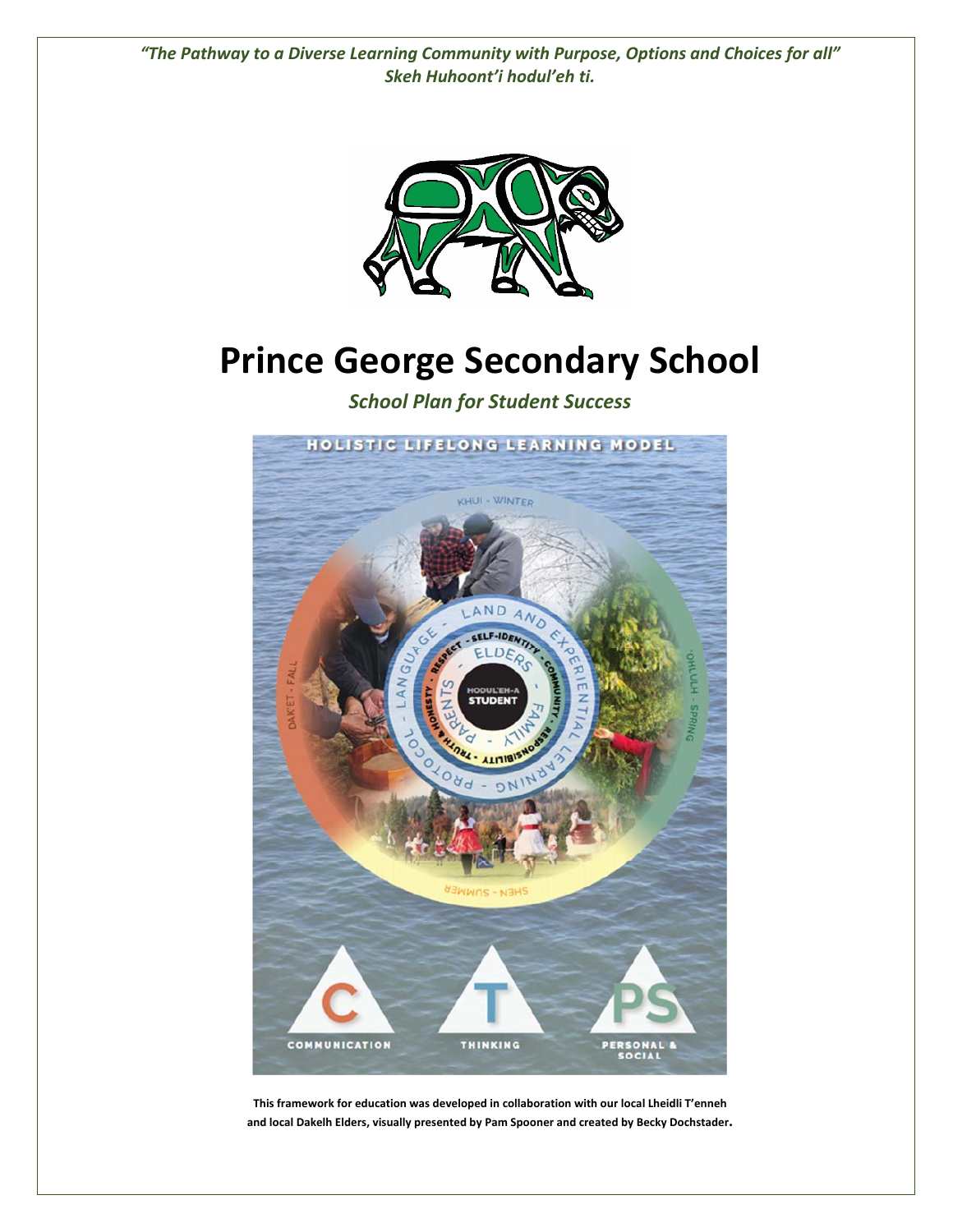## *We respectfully acknowledge Prince George Secondary School (PGSS) resides on the unceded ancestral lands of the Lheidli T'enneh First Nations. It is our honour to walk alongside our indigenous communities in educating our students.*

#### **DISTRICT VISION**

All students are prepared for each step of their life's journey with the skills, knowledge, options, and choices to be successful.

#### **DISTRICT MISSION**

Through innovation, high standards and culturally responsive care, we nurture and empower all students where they are to be proud, confident, and engaged lifelong learners

#### **School Planning Engagement Process**

As we enter this cycle of planning, we with to move forward in the directions outline by the SD57 Strategic Plan with an engaged Indigenous, Parent, Staff, and Student community. We are planning several engagement activities throughout the year for all of our stakeholders to contribute to the direction of our school. We will review our school plan on an annual basis. This review will include a comprehensive engagement process with our community. Upon completion of our review we will make adjustments to our strategies to support our goals.

#### **School Directions**

School District No. 57 has identified 4 district directions that set our priorities for the next 5 years. These directions will guide our work at PGSS.

#### **Truth and Reconciliation**

- Truth and Reconciliation Calls to Action are implemented throughout our system.
- **Equity of Access**

Responsive systems providing accessible educational opportunities for all students to achieve their goals with specific focus for our Indigenous learners, our children and youth in care and our students with diverse abilities/disabilities.

#### **Wellness**

Culturally safe, caring, inclusive learning communities, where all students thrive with an emphasis on mental health, physical health and overall well‐being for students, staff and families.

#### **Learning**

Engaging, innovative, learning communities with options and choice for all students to be successful. The focus of increasing literacy, numeracy and graduation rates will be prioritized. Specific strategies will be implemented to support our Indigenous learners, our children and youth in care and our students with diverse abilities/disabilities

#### **In support of our district's directions,**

#### **TRUTH & RECONCILIATION**

**PGSS is dedicated to creating a process of** meaningful engagement with all right and stakeholders to support the decolonization of our schools' environment and enhancement of trauma-informed practices.

#### **LEARNING**

**PGSS strives to** increase success on the literacy and numeracy graduation assessments for all students by enhancing the academic learning opportunities connected to people. place, and land.

## **EQUITY OF ACCESS**

**PGSS is committed to** ensuring all students have access to personalized, meaningful learning. We strive to<br>enhance our learning environments by **building diverse supports** for students to feel onnected, engaged and safe to take learning risks.

#### **WELLNESS**

PGSS values the promotion of equity, diversity, inclusion, and belonging. We will create processes to support these needs and enhance the capacity of students in mental health literacy.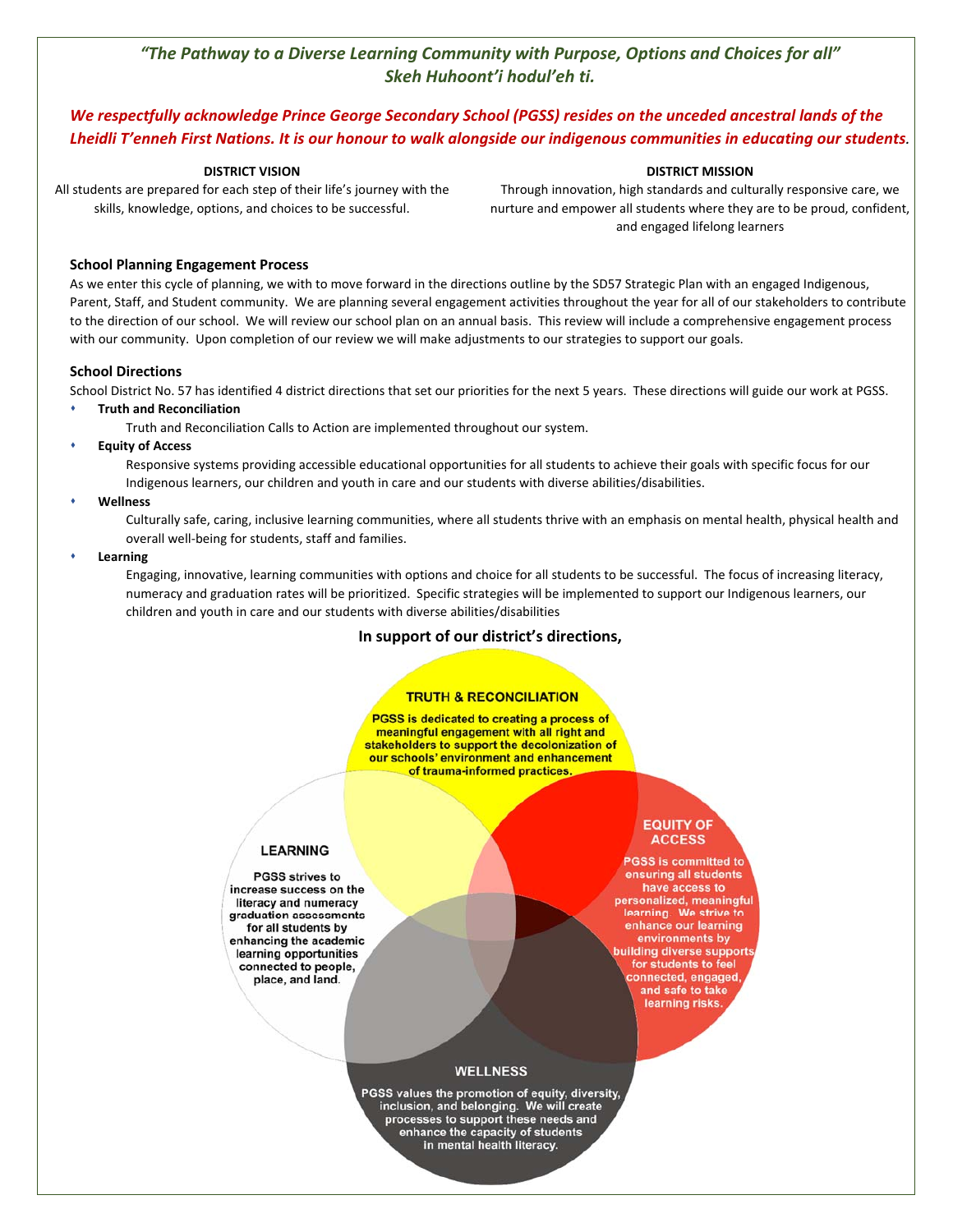*Our School Values* 



*First Peoples Principles of Learning are to be integral in all we do*.

*Learning ultimately supports the well‐being of the self, the family, the community, the land, the spirits and the ancestors. Learning involves recognizing the consequences of one's actions. Learning involves generational roles and responsibilities. Learning recognizes the role of indigenous knowledge. Learning is embedded in memory, history and story. Learning involves patience and time. Learning requires exploration of one's identity. Learning involves recognizing that some knowledge is sacred and only shared with permission and/or in certain situations.* 

## **About our School**

PGSS is a dynamic school that serves approximately 1400 students in grades 8 ‐ 12. A committed group of teachers and support staff collaborate to provide a wide and rich variety of opportunities for the students here. PGSS prides itself on its ethnically diverse and welcoming nature, and the wide range of courses designed to meet the needs of all learners.

Students can choose from number of courses in core subjects from grades 8 ‐ 12 as well as many unique elective courses such as Hockey, Electronics, Health Science, Drama Film & Television, Food Studies, Textiles and Visual Arts & Media Studies. In addition, the school also offers several alternate programs that offer course credit leading to a Dogwood diploma, and a work experience program where students learn the skills necessary in the workplace. PGSS also houses the district's Secondary Project Based Learning Program, Montessori Program, Performing Arts Program, and the land‐based Grade 8 EPIC (Experiential, Project Based, Indigenous, Community) Program. The school has many supports for its students, including the Wellness Centre and Eagle Centre serviced by a wonderful team of Youth Care Workers, Indigenous Education workers, social workers, and Indigenous Social workers who address individual student needs with tutorial support, community connections, healing circles, and a variety of other activities, along with infusing the school with Indigenous education. In addition to providing top‐notch educational opportunities, the staff and administrators here are committed to ensuring that students also have access to a variety of extra-curricular activities including Students' Council, Save the Children Club, Drama Club, Chess Club, as well as a range of highly competitive junior and senior sports teams. The school building itself boasts a cafeteria unique to Prince George schools, a recording studio, the new Smoke House (slenyoh), and of course, Vanier Hall.

Each year we welcome Grade 8 students from eleven elementary schools (Peden Hill, Pinewood, Westwood, Hixon, Giscome, Van Bien, Buckhorn, Blackburn, Nusdeh Yoh, Pineview, and Polaris Montessori).

We are proud of our motto ‐ "PGSS is the Place to Be!"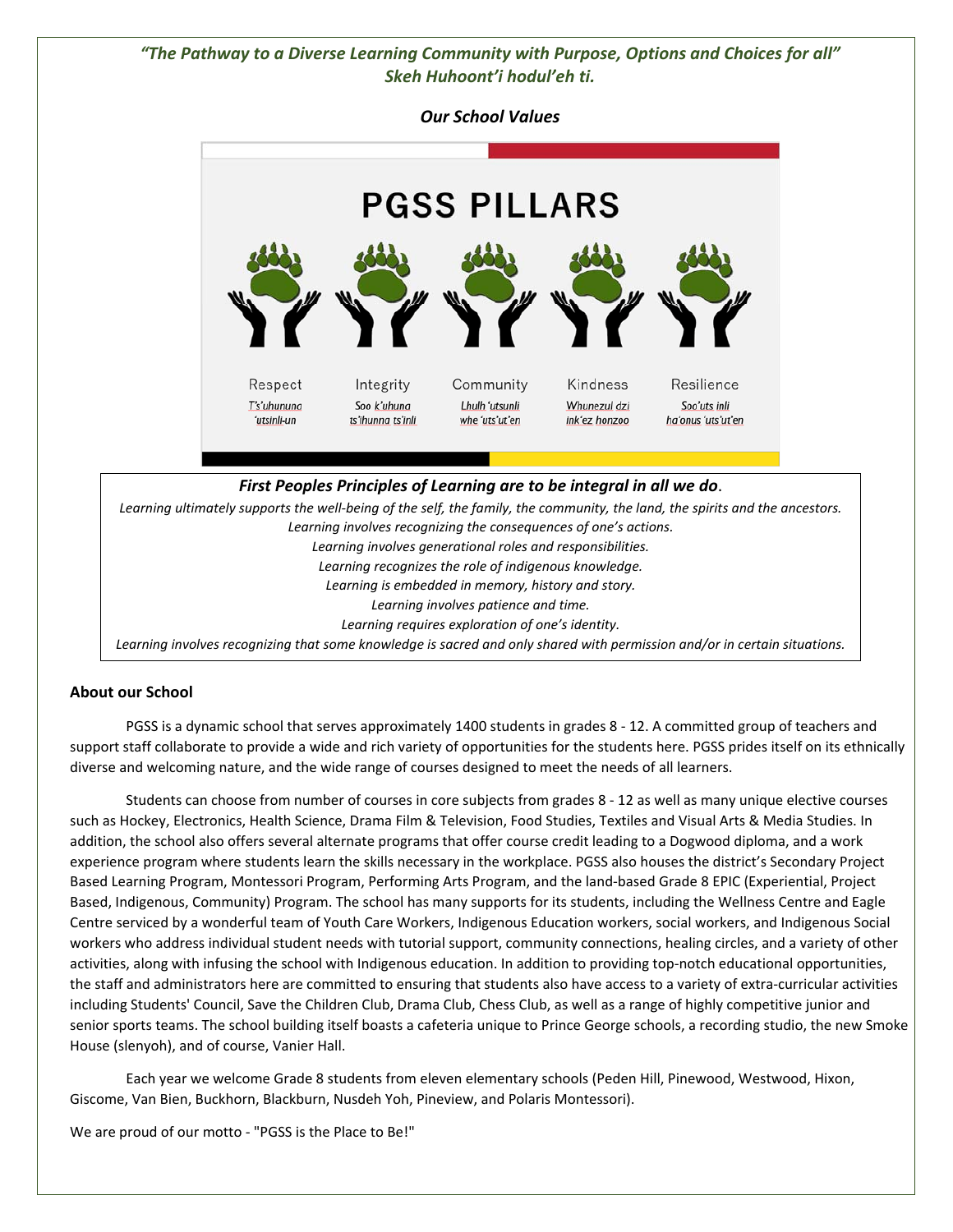# **Truth and Reconciliation**

Over the next 2 years, PGSS will work towards seeing the 94 Calls to Action outlined in the Truth and Reconciliation Commission of Canada (TRC) Report realized in our school. We acknowledge the land we are on and respect the local language and culture of the area.

We will work with our Indigenous communities to guide us in prioritizing the Calls to Action for Education #6-12, and Education for Reconciliation #62 and #63. Implementation will include consideration of The United Nation Declaration of Indigenous People (UNDRIP) which safeguards the individual rights of Indigenous People.

## **Year 1 and 2 Goals**

- **1. Create a systems approach to ensure our staff and students know and understand the TRC Calls to Action as they are implemented in our system.**
- **2. Create a process to have meaningful engagement with the schools' rightsholders and stakeholders in support of decolonizing PGSS' environment.**
- **3. Enhance trauma‐informed and resilience approaches in our school.**

## **Strategies**

- Increase Elders and Knowledge Holders at PGSS to support and mentor staff in the education of Residential Schools, Indigenous culture and language
- Meet with our Indigenous Parent group to gather input into the school environment and systems
- Working with our Indigenous community, staff will use collaboration time to review organizational systems and curriculum to support decolonizing and indigenizing of the environment and the curriculum
- Include custom questions in our student learning survey to increase input
- Provide professional learning opportunities for staff on Reconciliation, decolonization and trauma‐informed approaches to instruction
- Increase the use of the Dakelh language on signage and documents throughout our building

## **Success Measures**

We will look to our Student Learning Survey administered at grades 10 and 12 to measure the percentage of students identifying that they are learning about Indigenous content in schools. We expect to see an increase of 10% or higher of students reporting they are learning about Indigenous and First Peoples in Canada in each year of this implementation plan.

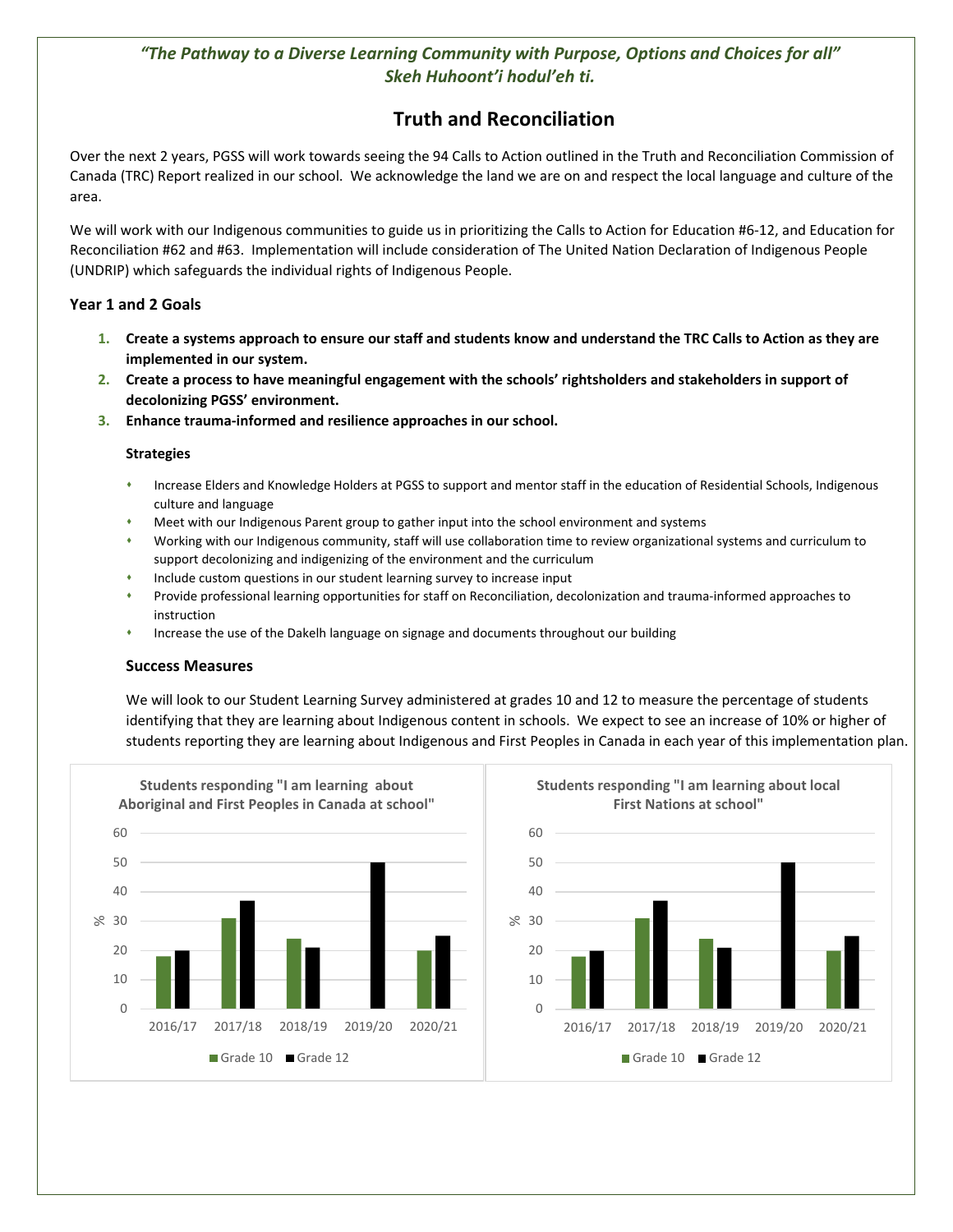# **Equity of Access**

PGSS will be responsive in providing accessible educational opportunities for all students to achieve their goals. We will pay attention to the needs of our Indigenous learners, our children and youth in care, our students with diverse abilities/disabilities and our students learning in rural and remote communities.

We acknowledge that not all children learn the same way, and require diverse supports. It falls upon us to ensure all students have access to quality educational opportunities needed to be successful on their learning path.

## **Year 1 and 2 Goals**

- **1. Create a process to utilize the continuum of supports to ensure all students have access to personalized learning.**
- **2. Enhance our learning environments to build diverse supports for students to feel connected, engaged and safe to take learning risks.**

### **Strategies**

- Increase our communication with students and families while developing personalized learning supports to remove barriers for their success
- Develop a recognition program that is accessible to all learners
- Provide learning opportunities for staff around the use of the district's continuum of supports
- Clarify and communicate our school process for addressing racism and discrimination

### **Success Measures**

We will closely monitor the success of our goals by reviewing our 5-year graduation. We will pay attention to the results of our students with diverse abilities and our indigenous learners. By the end of year 2, we expect to see a 10% increase in our students who graduate with a Dogwood Certificate after 5 years of starting grade 8.



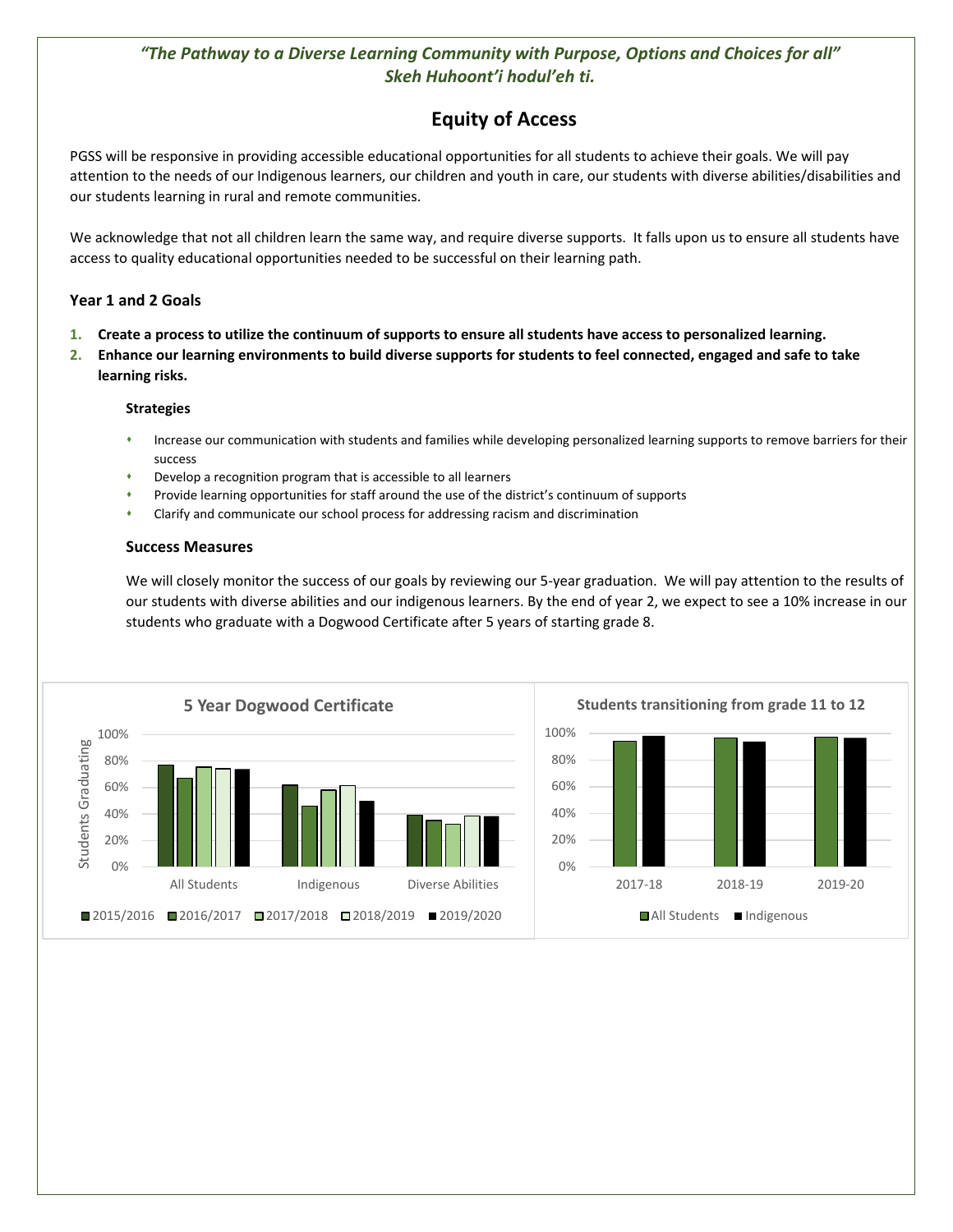# **Wellness**

We believe that in order for students to learn, they need culturally safe, caring, and inclusive learning communities. As our world moves out of a pandemic, now more than ever, we need to emphasize the supports for mental health, physical health and overall well-being of our students, staff and families.

## **Year 1 and 2 Goals**

- **1. Create processes to support equity, diversity, inclusion and belonging.**
- **2. Enhance Mental Health Literacy understanding and its implementation.**

#### **Strategies**

- Investigate and implement alternatives to suspension that use restorative philosophies to maintain relationships and better protect the well‐being of our students.
- Work with education researchers and curriculum developers toward the implementation of a new course on Identity at the grade 8 level.
- Administer the MDI (Middle Years Development Instrument) at grade 8.
- Develop an EDIB (equity, diversity, inclusion and belonging) team to address racism and support anti-racism initiatives.
- Utilize the district supports available to instruct Mental Health Literacies to staff and students.
- Development of the wellness center and sensory room for students requiring immediate and longer‐term supports.
- Focus on transitions of our students from elementary grade 7 to our grade 8 program.
- Review the school's code of conduct to ensure our expectations match student capacity.

### **Success Measures**

Our Student Learning Surveys for our Grades 10 and 12 students help us identify the level of belonging our students feel. When students are connected and feel like they belong, they are successful. For this implementation cycle ending in 2023, we expect to see a 10% increase in students feeling like they belong for each year. We will also be looking for an increase in students knowing that at least 2 adults care about them and they have systems for support. Our overall measure of success will be students feeling safe at school. We expect a 10% increase in all students feeling safe at the end of this implementation plan in 2023.